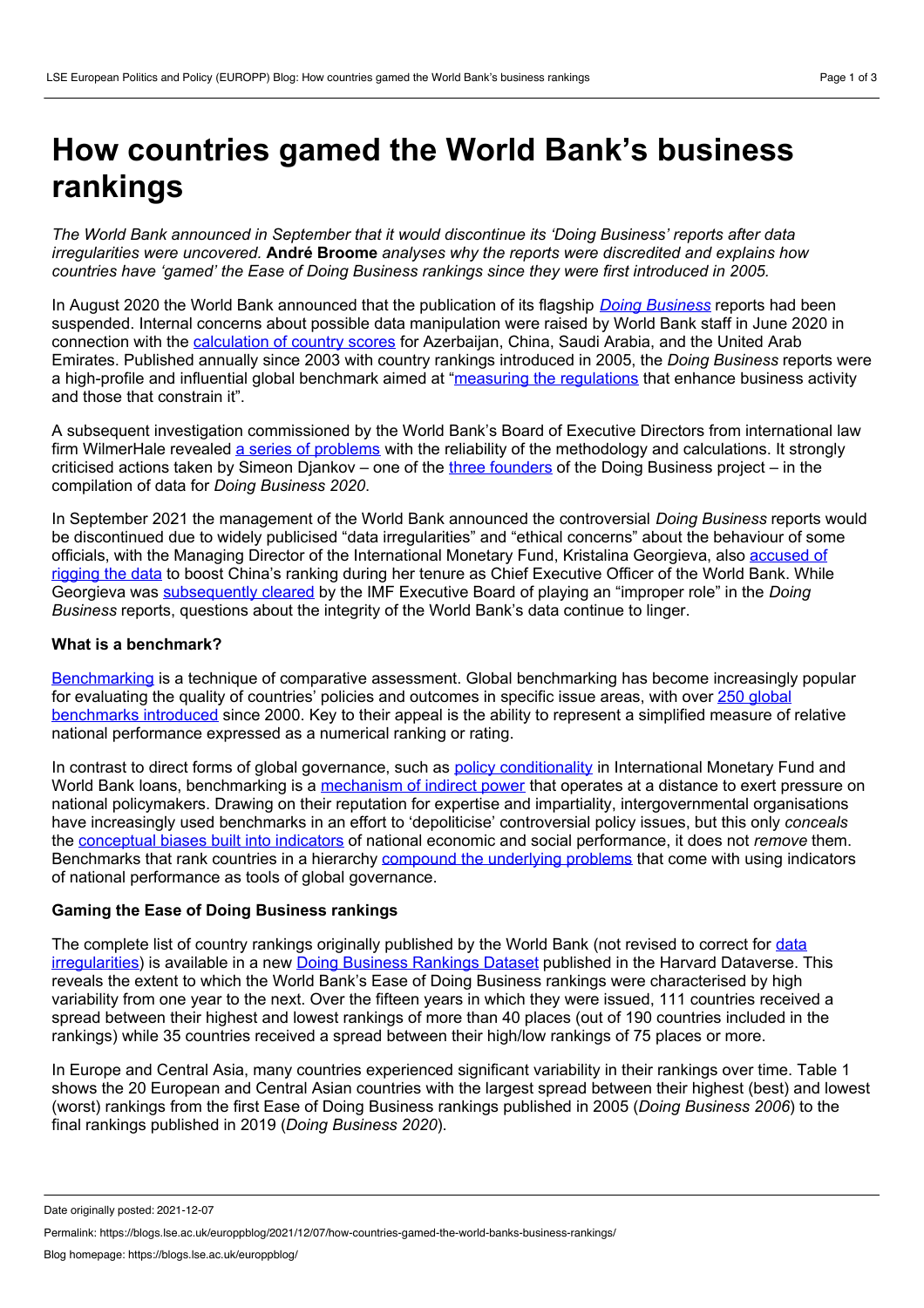| Country                         | Spread | Highest ranking | Lowest ranking |
|---------------------------------|--------|-----------------|----------------|
| Uzbekistan<br>1.                | 97     | 69              | 166            |
| 2.<br><b>Russian Federation</b> | 95     | 28              | 123            |
| 3.<br>Georgia                   | 94     | 6               | 100            |
| <b>Belarus</b><br>4.            | 92     | 37              | 129            |
| 5.<br>Ukraine                   | 88     | 64              | 152            |
| Croatia<br>6.                   | 84     | 40              | 124            |
| 7.<br>North Macedonia           | 82     | 10              | 92             |
| 8.<br>Kosovo                    | 79     | 40              | 119            |
| 9.<br>Albania                   | 78     | 58              | 136            |
| 10. Azerbaijan                  | 74     | 25              | 99             |
| 11. Kazakhstan                  | 61     | 25              | 86             |
| 12. Kyrgyz Republic             | 61     | 41              | 102            |
| 13. Tajikistan                  | 60     | 106             | 166            |
| 14. Turkey                      | 60     | 33              | 93             |
| 15. Moldova                     | 59     | 44              | 103            |
| 16. Bosnia and Herzegovina      | 52     | 79              | 131            |
| 17. Poland                      | 52     | 24              | 76             |
| 18. Serbia                      | 51     | 43              | 94             |
| 19. Greece                      | 49     | 60              | 109            |
| 20. Czech Republic              | 48     | 27              | 75             |

#### **Table 1: Countries in Europe and Central Asia with the largest spread between highest and lowest rankings in the World Bank's Doing Business reports**

*Source:* **Doing Business Rankings Dataset, available in the Harvard Dataverse at https://doi-org/10.7910/DVN/UVSSNN**

There are three main reasons why country rankings in the *Doing Business* report were subject to high variability over time. First, the World Bank made regular changes to the [methodology](https://www.doingbusiness.org/en/methodology) on which the rankings are based. With the introduction of "[distance](https://doi.org/10.1177%252F1354066117719320) to frontier" scores in 2015, for example, the methodology was changed for 9 of the 10 indicator categories used to calculate country scores.

Second, the rankings were an attempt to measure evolving systems of regulation and administration, like taking an annual photograph of a moving object. Third, many countries made coordinated attempts to devise and implement policy changes that would improve their future ranking. The World Bank claims that over 70 [countries](https://www.doingbusiness.org/en/reports/global-reports/doing-business-2020) formed regulatory reform committees that were oriented toward the *Doing Business* indicators.

#### **Consultants as knowledge brokers**

While some countries implemented reforms captured by the rankings based on internal government expertise, other countries turned to private consultancies for advice on how regulatory changes could boost their ranking in future *Doing Business* reports. Aid donors such as the US Agency for International Development (USAID) sponsored numerous multi-year reform programmes, whereby [consultancies](https://doi.org/10.1111/padm.12809) were contracted by USAID to implement "business enabling environment" projects in developing countries. Such projects often used the Ease of Doing Business rankings to diagnose regulatory problems, construct policy solutions, and evaluate project impact through changes in country rankings.

Much of the media attention on the World Bank's rankings scandal has focused on two aspects. First, how countries sought to [pressure](https://www.washingtonpost.com/politics/2021/09/20/theres-deeper-story-behind-world-banks-ratings-scandal/) officials to influence the calculation of scores. Second, the conflict of interest highlighted by the [WilmerHale](https://thedocs.worldbank.org/en/doc/84a922cc9273b7b120d49ad3b9e9d3f9-0090012021/original/DB-Investigation-Findings-and-Report-to-the-Board-of-Executive-Directors-September-15-2021.pdf) report between the World Bank's Reimbursable Advisory Services contracts (where countries pay for specialised World Bank advice and analysis) and its impartiality as an evaluator of national [performance](https://doi.org/10.1177%252F1354066117719320) through the *Doing Business* project.

Date originally posted: 2021-12-07

Permalink: https://blogs.lse.ac.uk/europpblog/2021/12/07/how-countries-gamed-the-world-banks-business-rankings/